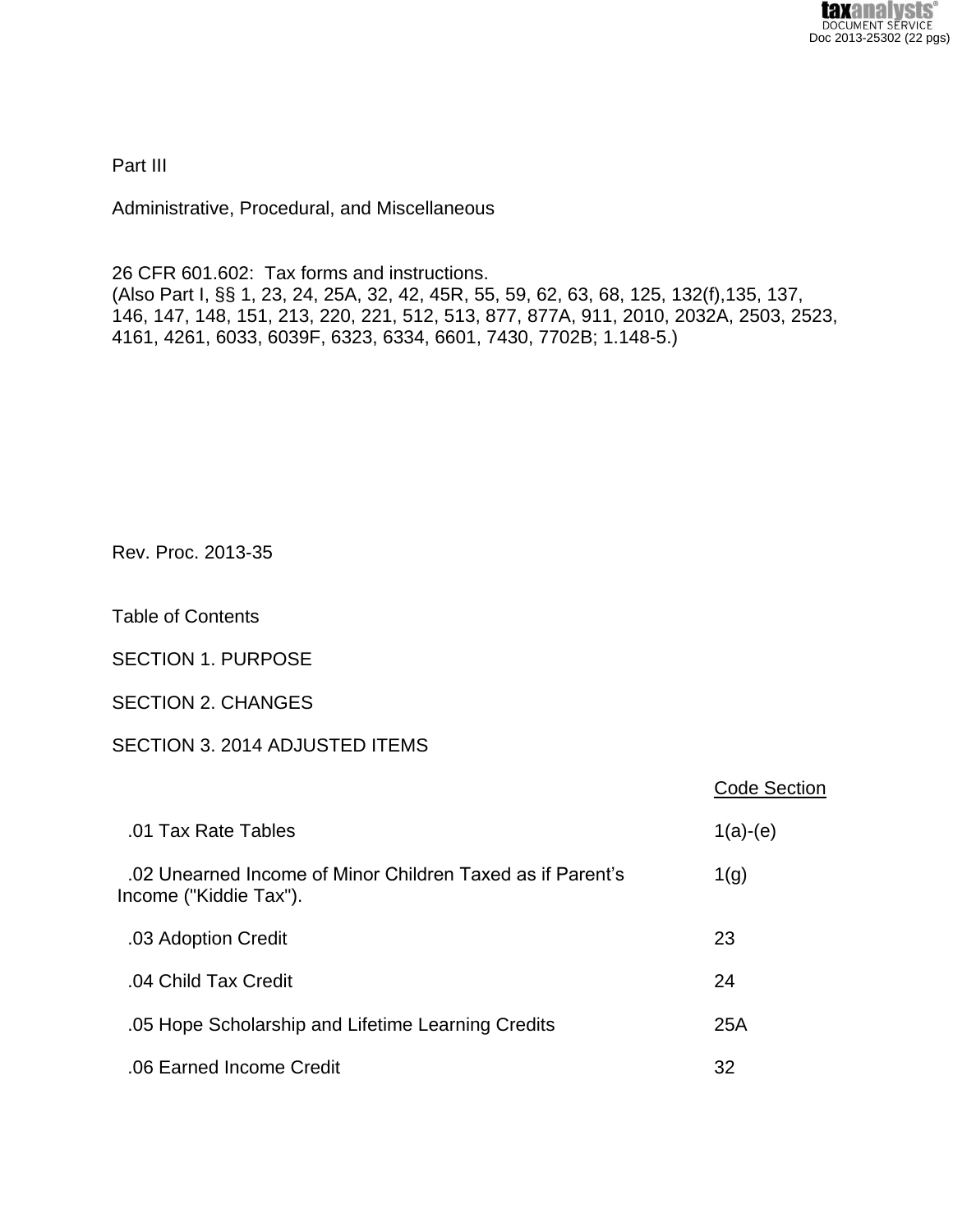

| .07 Rehabilitation Expenditures Treated as Separate New Building                                                                                                       | 42(e)      |
|------------------------------------------------------------------------------------------------------------------------------------------------------------------------|------------|
| .08 Low-Income Housing Credit                                                                                                                                          | 42(h)      |
| .09 Employee Health Insurance Expense of Small Employers                                                                                                               | 45R        |
| .10 Exemption Amounts for Alternative Minimum Tax                                                                                                                      | 55         |
| .11 Alternative Minimum Tax Exemption for a Child Subject to the<br>"Kiddie Tax"                                                                                       | 59(j)      |
| .12 Transportation Mainline Pipeline Construction Industry Optional<br><b>Expense Substantiation Rules for Payments to Employees under</b><br><b>Accountable Plans</b> | 62(c)      |
| .13 Standard Deduction                                                                                                                                                 | 63         |
| .14 Overall Limitation on Itemized Deductions                                                                                                                          | 68         |
| .15 Cafeteria Plans                                                                                                                                                    | 125        |
| .16 Qualified Transportation Fringe Benefit                                                                                                                            | 132(f)     |
| 17 Income from United States Savings Bonds for Taxpayers Who<br>Pay Qualified Higher Education Expenses                                                                | 135        |
| .18 Adoption Assistance Programs                                                                                                                                       | 137        |
| .19 Private Activity Bonds Volume Cap                                                                                                                                  | 146(d)     |
| .20 Loan Limits on Agricultural Bonds                                                                                                                                  | 147(c)(2)  |
| .21 General Arbitrage Rebate Rules                                                                                                                                     | 148(f)     |
| .22 Safe Harbor Rules for Broker Commissions on Guaranteed<br><b>Investment Contracts or Investments Purchased for a Yield</b><br><b>Restricted Defeasance Escrow</b>  | 148        |
| .23 Personal Exemption                                                                                                                                                 | 151        |
| .24 Eligible Long-Term Care Premiums                                                                                                                                   | 213(d)(10) |
| .25 Medical Savings Accounts                                                                                                                                           | 220        |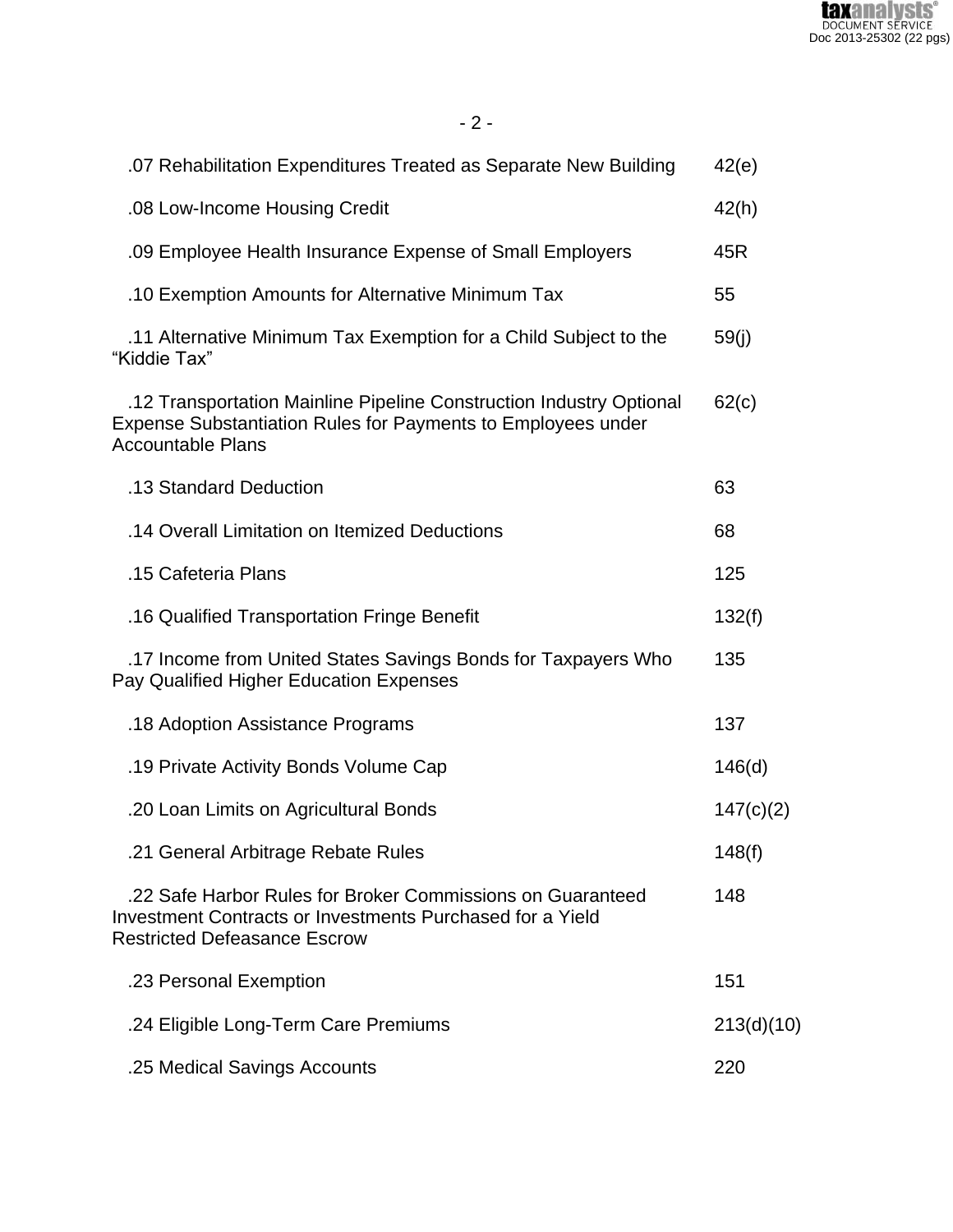

| .26 Interest on Education Loans                                                                                                | 221        |
|--------------------------------------------------------------------------------------------------------------------------------|------------|
| 27 Treatment of Dues Paid to Agricultural or Horticultural<br>Organizations                                                    | 512(d)     |
| .28 Insubstantial Benefit Limitations for Contributions Associated<br>With Charitable Fund-Raising Campaigns                   | 513(h)     |
| .29 Expatriation to Avoid Tax                                                                                                  | 877        |
| .30 Tax Responsibilities of Expatriation                                                                                       | 877A       |
| .31 Foreign Earned Income Exclusion                                                                                            | 911        |
| .32 Unified Credit Against Estate Tax                                                                                          | 2010       |
| .33 Valuation of Qualified Real Property in Decedent's Gross Estate                                                            | 2032A      |
| .34 Annual Exclusion for Gifts                                                                                                 | 2503; 2523 |
| .35 Tax on Arrow Shafts                                                                                                        | 4161       |
| .36 Passenger Air Transportation Excise Tax                                                                                    | 4261       |
| .37 Reporting Exception for Certain Exempt Organizations with<br>Nondeductible Lobbying Expenditures                           | 6033(e)(3) |
| .38 Notice of Large Gifts Received from Foreign Persons                                                                        | 6039F      |
| .39 Persons Against Whom a Federal Tax Lien Is Not Valid                                                                       | 6323       |
| .40 Property Exempt from Levy                                                                                                  | 6334       |
| .41 Interest on a Certain Portion of the Estate Tax Payable in<br><b>Installments</b>                                          | 6601(j)    |
| .42 Attorney Fee Awards                                                                                                        | 7430       |
| .43 Periodic Payments Received under Qualified Long-Term Care<br>Insurance Contracts or under Certain Life Insurance Contracts | 7702B(d)   |

SECTION 4. EFFECTIVE DATE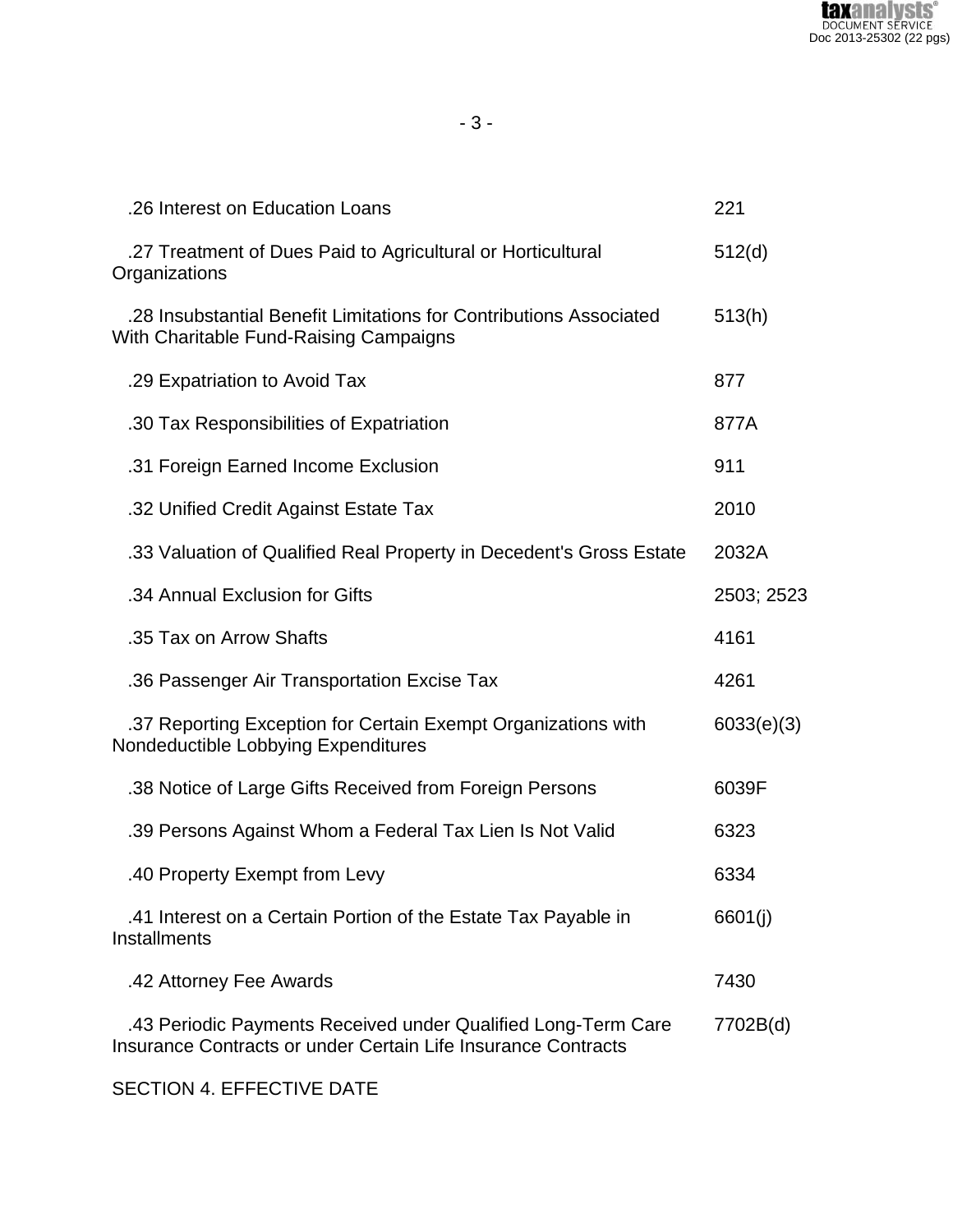

## SECTION 5. DRAFTING INFORMATION

#### SECTION 1. PURPOSE

This revenue procedure sets forth inflation-adjusted items for 2014.

## SECTION 2. CHANGES

 .01 Section 1421(a) of the Patient Protection and Affordable Care Act of 2010, Pub. L. No. 111-148, 124 Stat. 119 (PPACA), added § 45R to the Internal Revenue Code. Section 45R provides a Federal income tax credit to certain small employers that make nonelective contributions toward their employees' health insurance premiums. The maximum credit is a percentage of the premiums that the employer paid during the tax year for certain health insurance coverage that the employer provided to certain employees. Under § 45R(c) the maximum credit is phased out based on the employer's number of full-time equivalent employees in excess of 10 and the employer's average annual wages in excess of the dollar amount in effect under  $\S$  45R(d)(3)(B). For a taxable year beginning after 2013, an inflation adjustment applies to the dollar amount in § 45R(d)(3)(B), which is used under § 45R(c) as described above and under § 45R(d)(1)(B) in determining who is an eligible small employer for purposes of qualifying for this credit.

 .02 Section 9005 of the PPACA amended § 125 to provide limitations on Health Flexible Spending Arrangements. Section 10902 of the Health Care and Education Reconciliation Act of 2010, Pub. L. No. 111-152, 124 Stat. 1029, amended section 9005 and § 125 to provide that the dollar limitation under § 125(i) on voluntary employee

- 4 -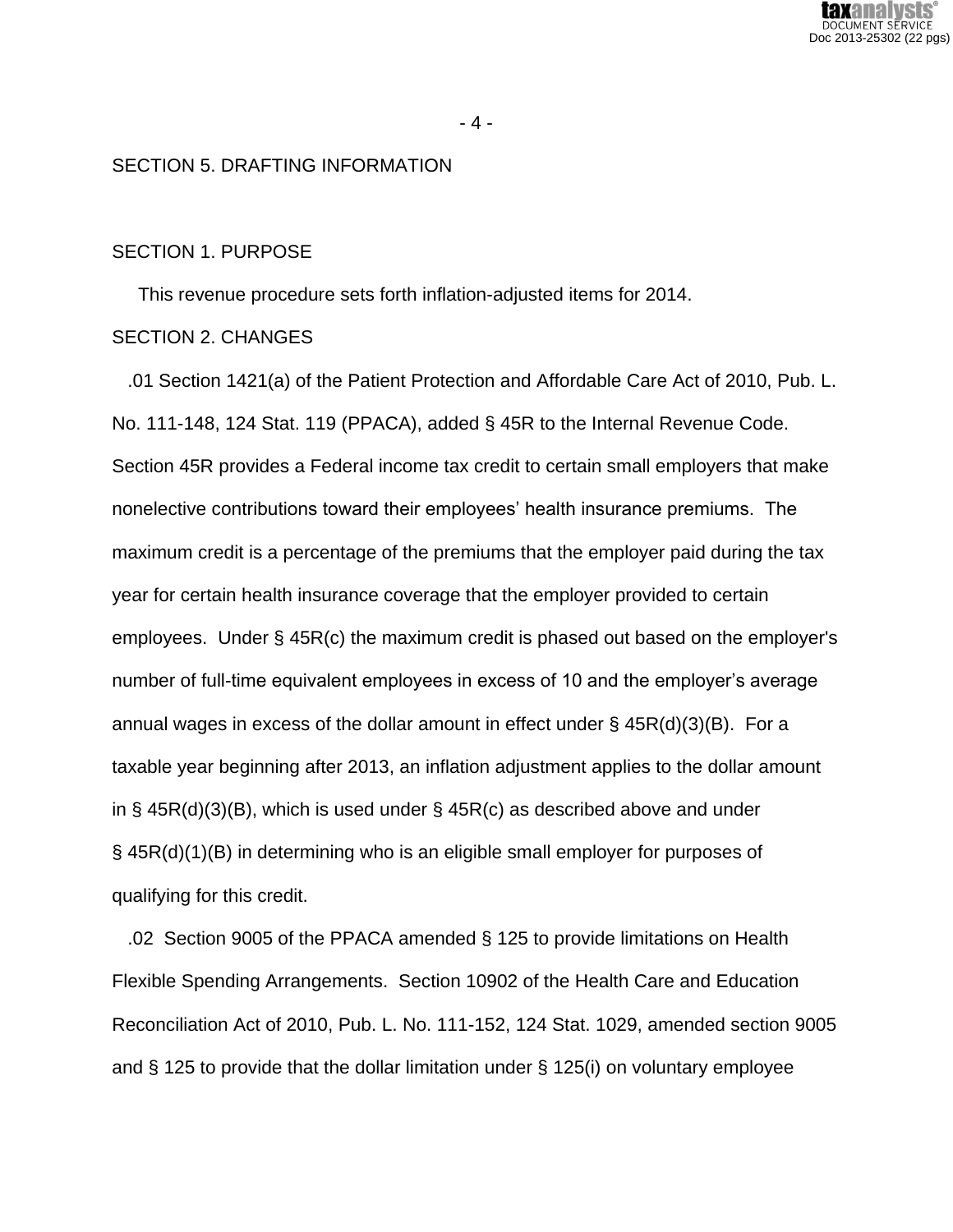

salary reductions for contributions to health flexible spending arrangements is adjusted

for inflation for taxable years beginning after December 31, 2013.

# SECTION 3. 2014 ADJUSTED ITEMS

.01 Tax Rate Tables. For taxable years beginning in 2014, the tax rate tables under

§ 1 are as follows:

TABLE 1 - Section 1(a) - Married Individuals Filing Joint Returns and Surviving Spouses

| If Taxable Income Is: | The Tax Is:                                             |
|-----------------------|---------------------------------------------------------|
| Not over \$18,150     | 10% of the taxable income                               |
| Over \$18,150 but     | \$1,815 plus 15% of                                     |
| not over \$73,800     | the excess over \$18,150                                |
| Over \$73,800 but     | \$10,162.50 plus 25% of                                 |
| not over \$148,850    | the excess over \$73,800                                |
| Over \$148,850 but    | \$28,925 plus 28% of                                    |
| not over \$226,850    | the excess over \$148,850                               |
| Over \$226,850 but    | \$50,765 plus 33% of                                    |
| not over \$405,100    | the excess over \$226,850                               |
| Over \$405,100 but    | \$109,587.50 plus 35% of                                |
| not over \$457,600    | the excess over \$405,100                               |
| Over \$457,600        | \$127,962.50 plus 39.6% of<br>the excess over \$457,600 |
|                       |                                                         |

# TABLE 2 - Section 1(b) – Heads of Households

| If Taxable Income Is:                  | The Tax Is:                                     |
|----------------------------------------|-------------------------------------------------|
| Not over \$12,950                      | 10% of the taxable income                       |
| Over \$12,950 but<br>not over \$49,400 | \$1,295 plus 15% of<br>the excess over \$12,950 |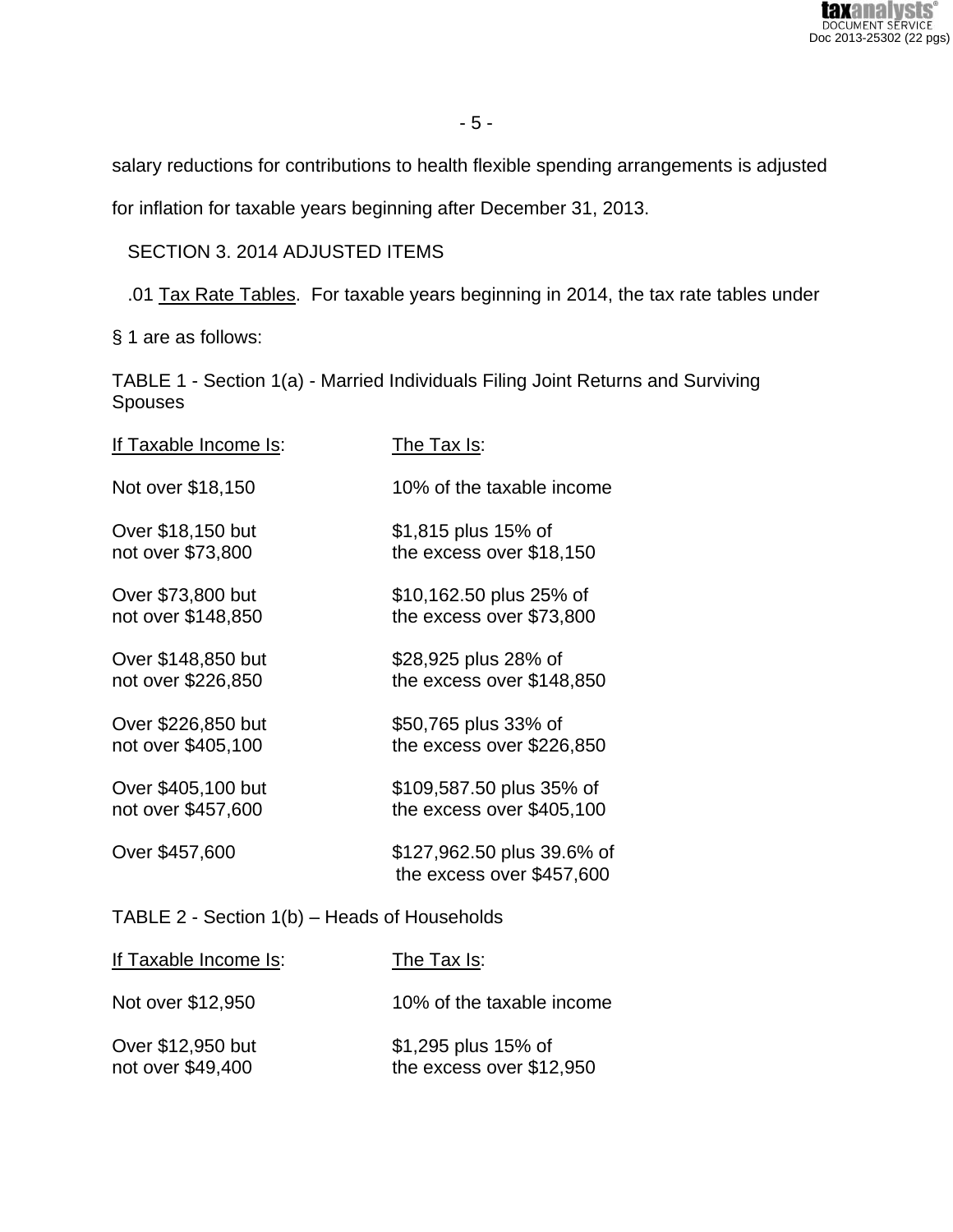

| Over \$49,400 but  | \$6,762.50 plus 25% of                               |
|--------------------|------------------------------------------------------|
| not over \$127,550 | the excess over \$49,400                             |
| Over \$127,550 but | \$26,300 plus 28% of                                 |
| not over \$206,600 | the excess over \$127,550                            |
| Over \$206,600 but | \$48,434 plus 33% of                                 |
| not over \$405,100 | the excess over \$206,600                            |
| Over \$405,100     | \$113,939 plus 35% of                                |
| not over \$432,200 | the excess over \$405,100                            |
| Over \$432,200     | \$123,424 plus 39.6% of<br>the excess over \$432,200 |

TABLE 3 - Section 1(c) – Unmarried Individuals (other than Surviving Spouses and Heads of Households)

| <u>If Taxable Income Is</u> : | The Tax Is:                                             |
|-------------------------------|---------------------------------------------------------|
| Not over \$9,075              | 10% of the taxable income                               |
| Over \$9,075 but              | \$907.50 plus 15% of                                    |
| not over \$36,900             | the excess over \$9,075                                 |
| Over \$36,900 but             | \$5,081.25 plus 25% of                                  |
| not over \$89,350             | the excess over \$36,900                                |
| Over \$89,350 but             | \$18,193.75 plus 28% of                                 |
| not over \$186,350            | the excess over \$89,350                                |
| Over \$186,350 but            | \$45,353.75 plus 33% of                                 |
| not over \$405,100            | the excess over \$186,350                               |
| Over \$405,100                | \$117,541.25 plus 35% of                                |
| not over \$406,750            | the excess over \$405,100                               |
| Over \$406,750                | \$118,118.75 plus 39.6% of<br>the excess over \$406,750 |

TABLE 4 - Section 1(d) – Married Individuals Filing Separate Returns

If Taxable Income Is: The Tax Is: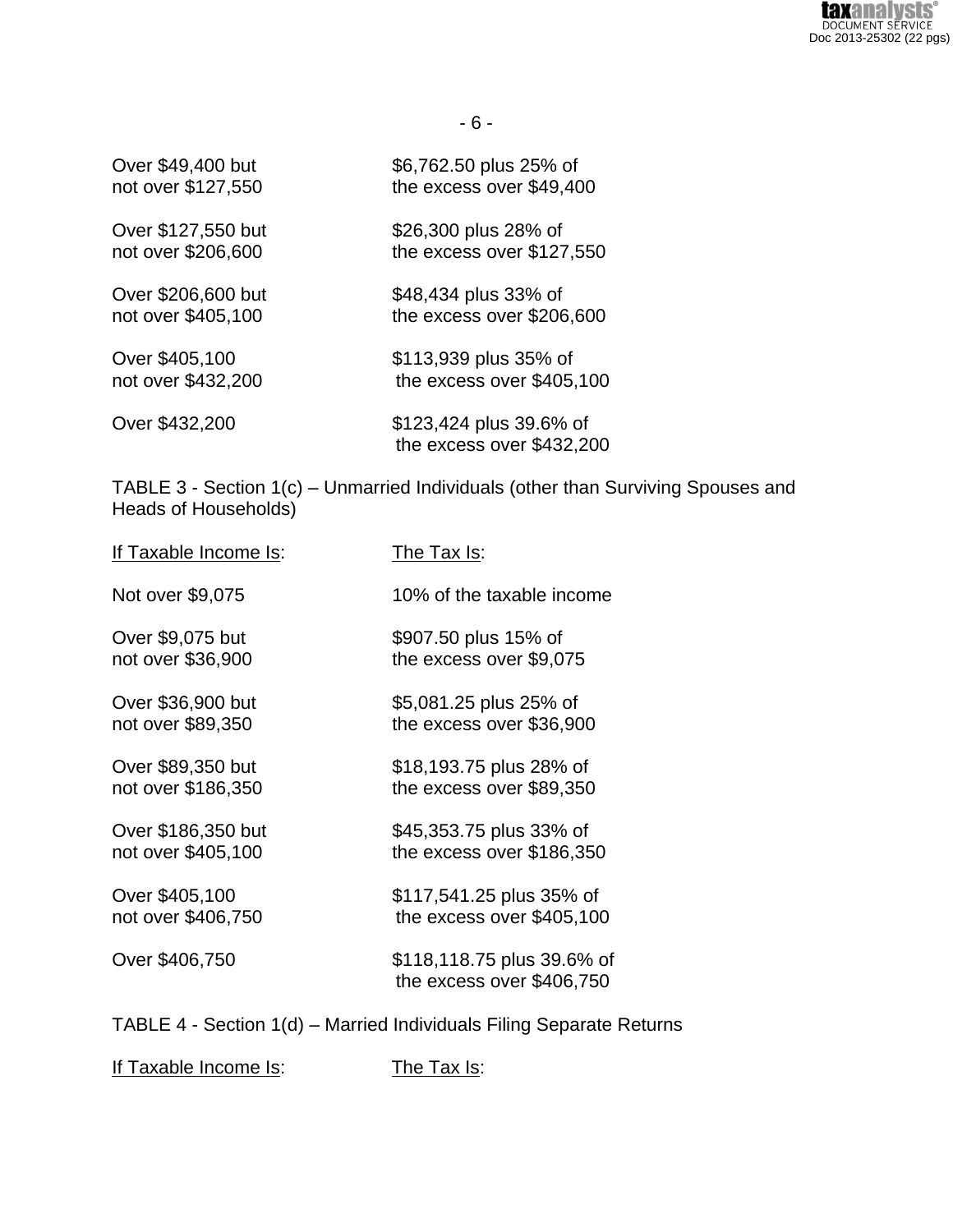вхнен VSTS **DOCUMENT SERVICE** Doc 2013-25302 (22 pgs)

- 7 -

Not over \$9,075 10% of the taxable income

Over \$9,075 but \$907.50 plus 15% of not over \$36,900 the excess over \$9,075

Over \$36,900 but \$5,081.25 plus 25% of not over \$74,425 the excess over \$36,900

Over \$74,425 but \$14,462.50 plus 28% of not over \$113,425 the excess over \$74,425

Over \$113,425 but \$25,382.50 plus 33% of not over \$202,550 the excess over \$113,425

Over \$202,550 \$54,793.75 plus 35% of not over \$228,800 the excess over \$202,550

Over \$228,800 \$63,981.25 plus 39.6% of the excess over \$228,800

TABLE 5 - Section 1(e) – Estates and Trusts

| If Taxable Income Is:                 | The Tax Is:                                          |
|---------------------------------------|------------------------------------------------------|
| Not over \$2,500                      | 15% of the taxable income                            |
| Over \$2,500 but<br>not over \$5,800  | \$375 plus 25% of<br>the excess over \$2,500         |
| Over \$5,800 but<br>not over \$8,900  | \$1,200 plus 28% of<br>the excess over \$5,800       |
| Over \$8,900 but<br>not over \$12,150 | \$2,068 plus 33% of<br>the excess over \$8,900       |
| Over \$12,150                         | \$3,140.50 plus 39.6% of<br>the excess over \$12,150 |
|                                       |                                                      |

# .02 Unearned Income of Minor Children Taxed as if Parent's Income (the "Kiddie

Tax"). For taxable years beginning in 2014, the amount in  $\S 1(g)(4)(A)(ii)(I)$ , which is used to reduce the net unearned income reported on the child's return that is subject to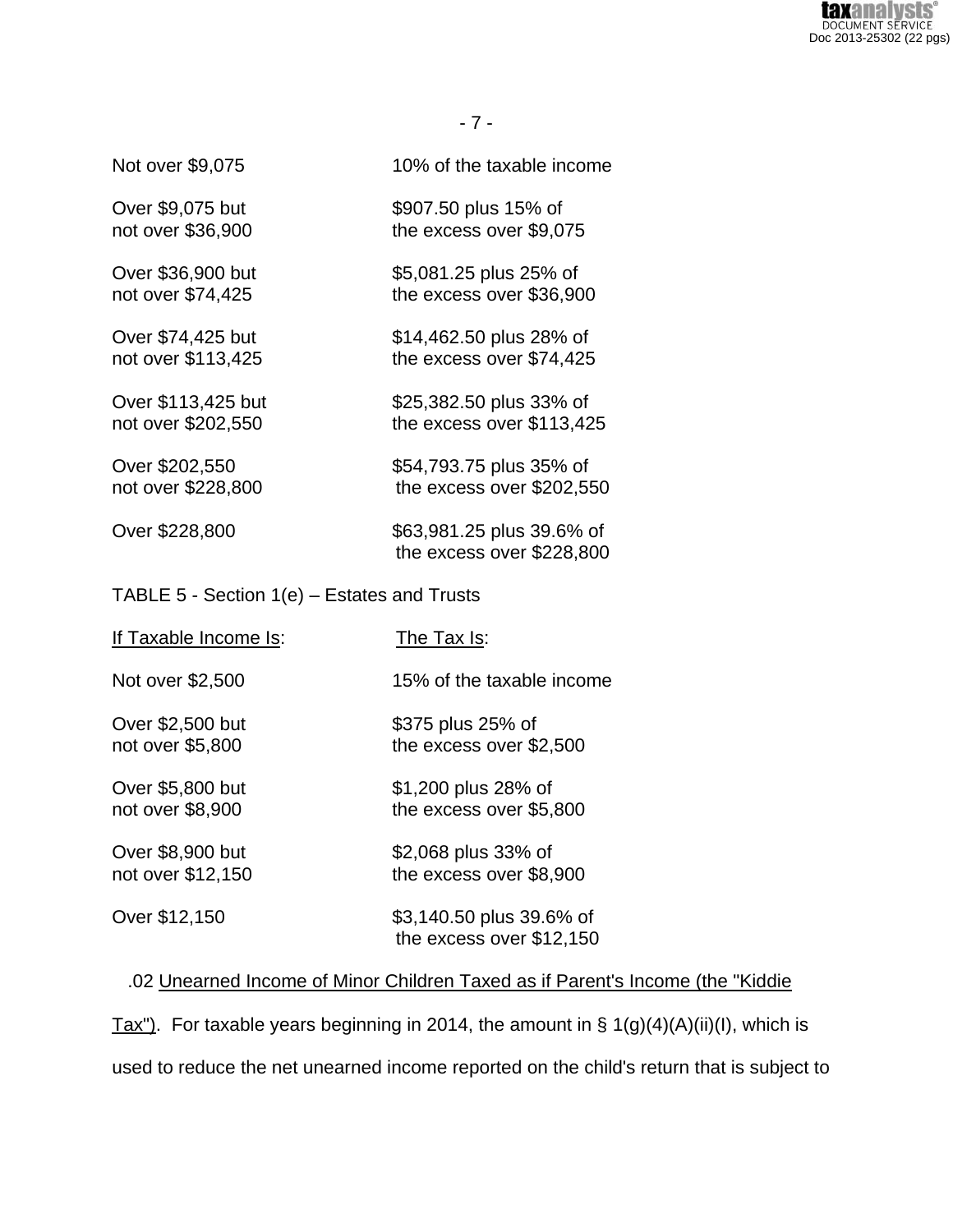

the "kiddie tax," is \$1,000. This \$1,000 amount is the same as the amount provided in § 63(c)(5)(A), as adjusted for inflation. The same \$1,000 amount is used for purposes of § 1(g)(7) (that is, to determine whether a parent may elect to include a child's gross income in the parent's gross income and to calculate the "kiddie tax"). For example, one of the requirements for the parental election is that a child's gross income is more than the amount referenced in  $\S 1(g)(4)(A)(ii)(I)$  but less than 10 times that amount; thus, a child's gross income for 2014 must be more than \$1,000 but less than \$10,000.

 .03 Adoption Credit. For taxable years beginning in 2014, under § 23(a)(3) the credit allowed for an adoption of a child with special needs is \$13,190. For taxable years beginning in 2014, under § 23(b)(1) the maximum credit allowed for other adoptions is the amount of qualified adoption expenses up to \$13,190. The available adoption credit begins to phase out under § 23(b)(2)(A) for taxpayers with modified adjusted gross income in excess of \$197,880 and is completely phased out for taxpayers with modified adjusted gross income of \$237,880 or more. (See section 3.18 of this revenue procedure for the adjusted items relating to adoption assistance programs.)

 .04 Child Tax Credit. For taxable years beginning in 2014, the value used in  $\S$  24(d)(1)(B)(i) to determine the amount of credit under  $\S$  24 that may be refundable is \$3,000.

.05 Hope Scholarship, American Opportunity, and Lifetime Learning Credits.

 (1) For taxable years beginning in 2014, the Hope Scholarship Credit under § 25A(b)(1), as increased under § 25A(i) (the American Opportunity Tax Credit), is an amount equal to 100 percent of qualified tuition and related expenses not in excess of

- 8 -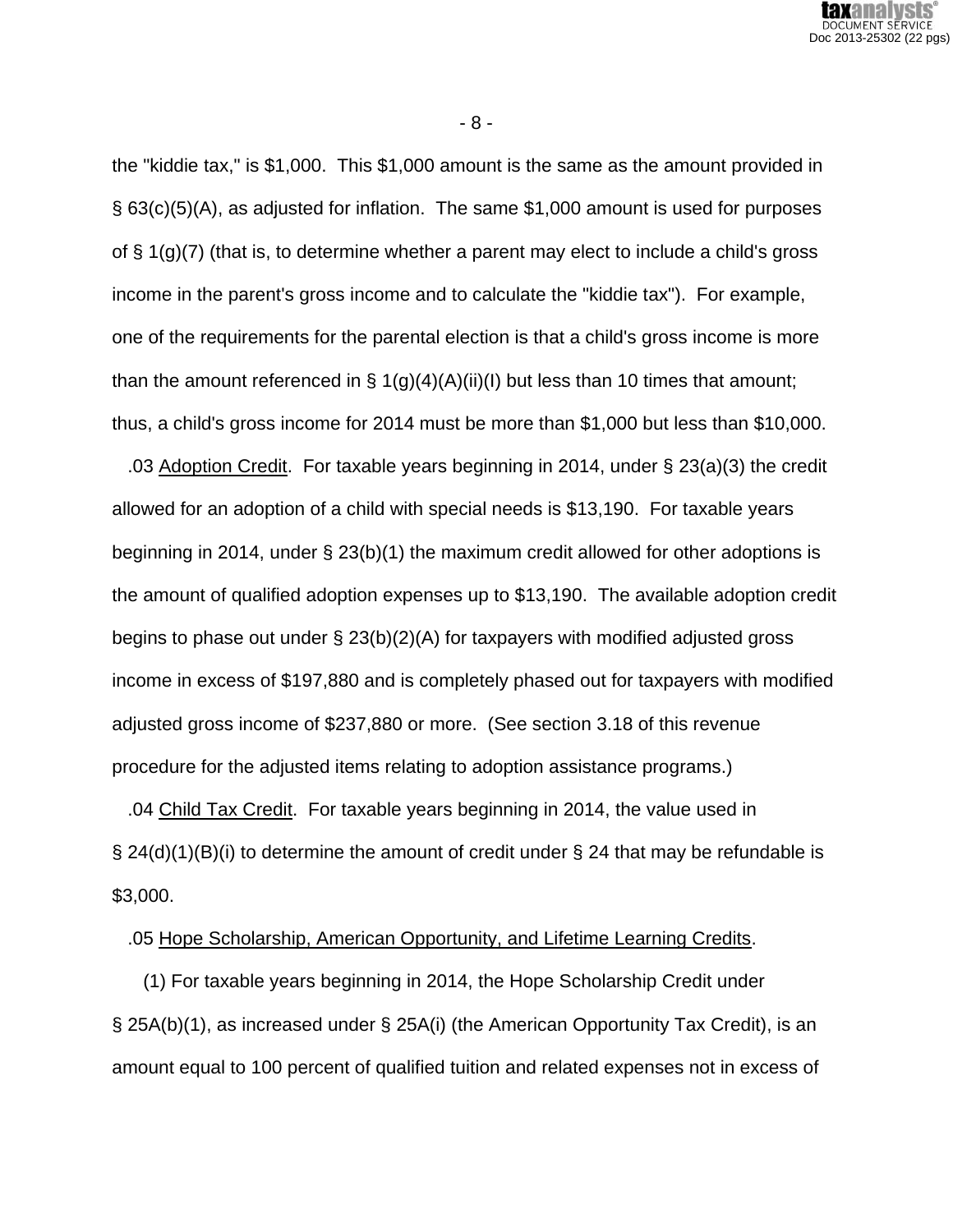

\$2,000 plus 25 percent of those expenses in excess of \$2,000, but not in excess of \$4,000. Accordingly, the maximum Hope Scholarship Credit allowable under § 25A(b)(1) for taxable years beginning in 2014 is \$2,500.

 (2) For taxable years beginning in 2014, a taxpayer's modified adjusted gross income in excess of \$80,000 (\$160,000 for a joint return) is used to determine the reduction under § 25A(d)(2) in the amount of the Hope Scholarship Credit otherwise allowable under § 25A(a)(1). For taxable years beginning in 2014, a taxpayer's modified adjusted gross income in excess of \$54,000 (\$108,000 for a joint return) is used to determine the reduction under § 25A(d)(2) in the amount of the Lifetime Learning Credit otherwise allowable under § 25A(a)(2).

#### .06 Earned Income Credit.

 (1) In general. For taxable years beginning in 2014, the following amounts are used to determine the earned income credit under § 32(b). The "earned income amount" is the amount of earned income at or above which the maximum amount of the earned income credit is allowed. The "threshold phaseout amount" is the amount of adjusted gross income (or, if greater, earned income) above which the maximum amount of the credit begins to phase out. The "completed phaseout amount" is the amount of adjusted gross income (or, if greater, earned income) at or above which no credit is allowed. The threshold phaseout amounts and the completed phaseout amounts shown in the table below for married taxpayers filing a joint return include the increase provided in § 32(b)(3)(B)(i), as adjusted for inflation for taxable years beginning in 2014.

#### Number of Qualifying Children

- 9 -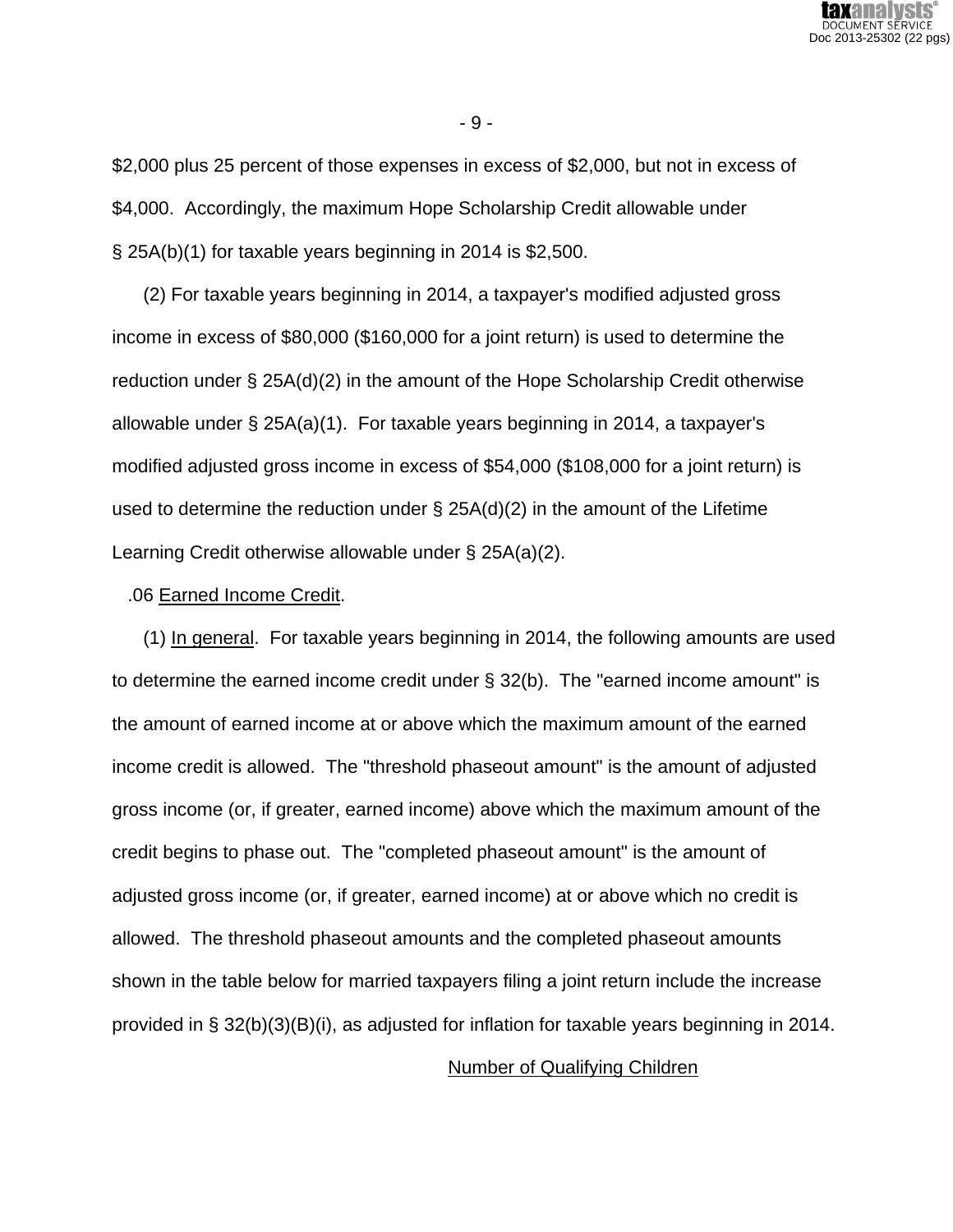

| <u>Item</u>                                                                                | One      | <u>Two</u> | <b>Three or More</b> | None     |
|--------------------------------------------------------------------------------------------|----------|------------|----------------------|----------|
| Earned Income<br>Amount                                                                    | \$9,720  | \$13,650   | \$13,650             | \$6,480  |
| <b>Maximum Amount</b><br>of Credit                                                         | \$3,305  | \$5,460    | \$6,143              | \$496    |
| <b>Threshold Phaseout</b><br>Amount (Single,<br>Surviving Spouse, or<br>Head of Household) | \$17,830 | \$17,830   | \$17,830             | \$8,110  |
| <b>Completed Phaseout</b><br>Amount (Single,<br>Surviving Spouse, or<br>Head of Household) | \$38,511 | \$43,756   | \$46,997             | \$14,590 |
| <b>Threshold Phaseout</b><br><b>Amount (Married Filing</b><br>Jointly)                     | \$23,260 | \$23,260   | \$23,260             | \$13,540 |
| <b>Completed Phaseout</b><br><b>Amount (Married Filing</b><br>Jointly)                     | \$43,941 | \$49,186   | \$52,427             | \$20,020 |

The instructions for the Form 1040 series provide tables showing the amount of the

earned income credit for each type of taxpayer.

(2) Excessive Investment Income. For taxable years beginning in 2014, the earned

income tax credit is not allowed under § 32(i) if the aggregate amount of certain

investment income exceeds \$3,350.

.07 Rehabilitation Expenditures Treated as Separate New Building. For calendar year

2014, the per low-income unit qualified basis amount under § 42(e)(3)(A)(ii)(II) is

\$6,500.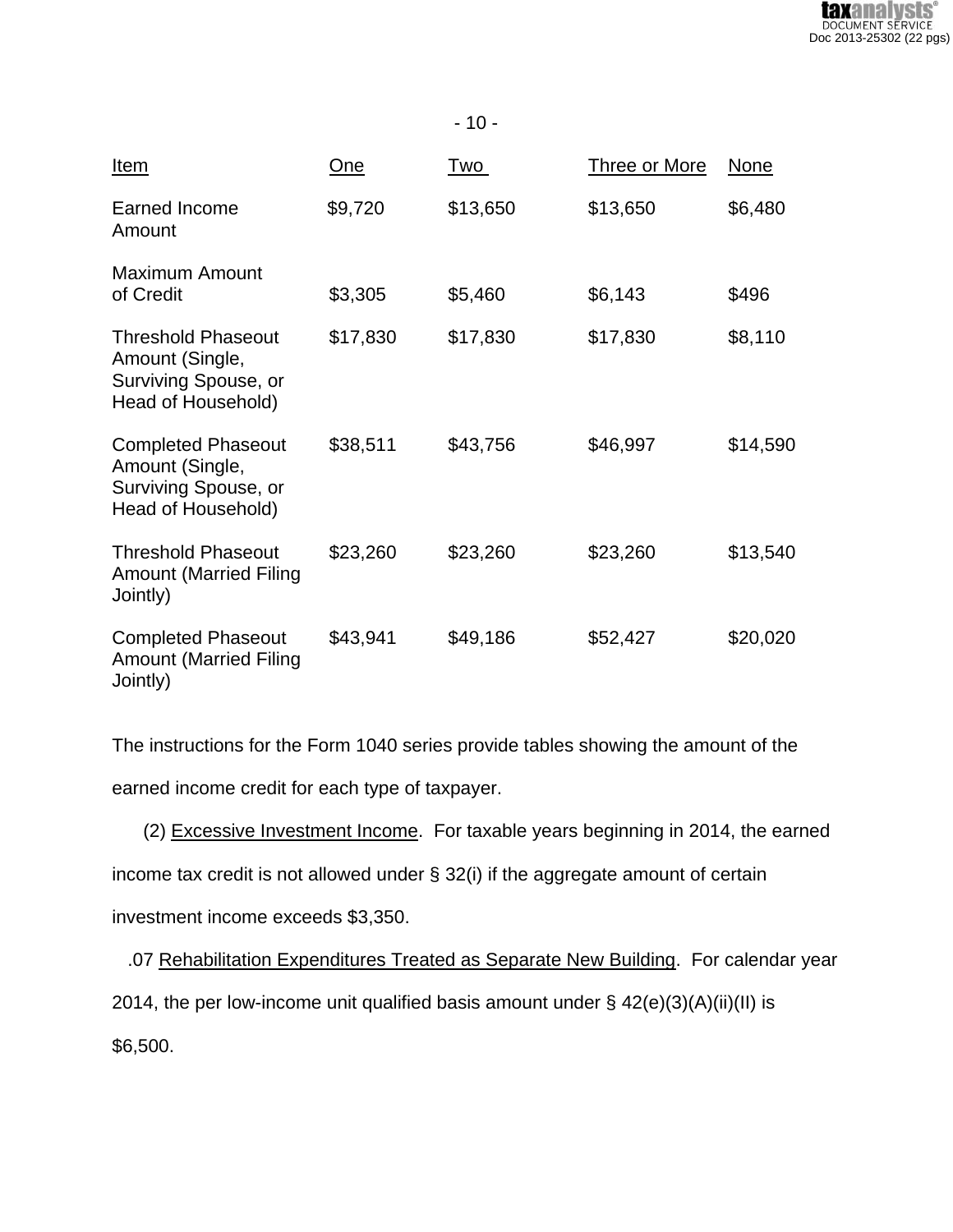

 .08 Low-Income Housing Credit. For calendar year 2014, the amount used under § 42(h)(3)(C)(ii) to calculate the State housing credit ceiling for the low-income housing credit is the greater of (1) \$2.30 multiplied by the State population, or (2) \$2,635,000.

 .09 Employee Health Insurance Expense of Small Employers. For calendar year 2014, the dollar amount in effect under § 45R(d)(3)(B) is \$25,400. This amount is used under § 45R(c) for limiting the small employer health insurance credit and under § 45R(d)(1)(B) for determining who is an eligible small employer for purposes of the credit.

 .10 Exemption Amounts for Alternative Minimum Tax. For taxable years beginning in 2014, the exemption amounts under § 55(d)(1) are:

| Joint Returns or<br><b>Surviving Spouses</b>                   | \$82,100 |
|----------------------------------------------------------------|----------|
| Unmarried Individuals (other than<br><b>Surviving Spouses)</b> | \$52,800 |
| <b>Married Individuals Filing Separate</b><br><b>Returns</b>   | \$41,050 |
| <b>Estates and Trusts</b>                                      | \$23,500 |

For taxable years beginning in 2014, under § 55(b)(1), the excess taxable income

above which the 28 percent tax rate applies is:

Married Individuals Filing Separate Returns \$91,250

Joint Returns, Unmarried Individuals (other than surviving spouses), and Estates and Trusts \$182,500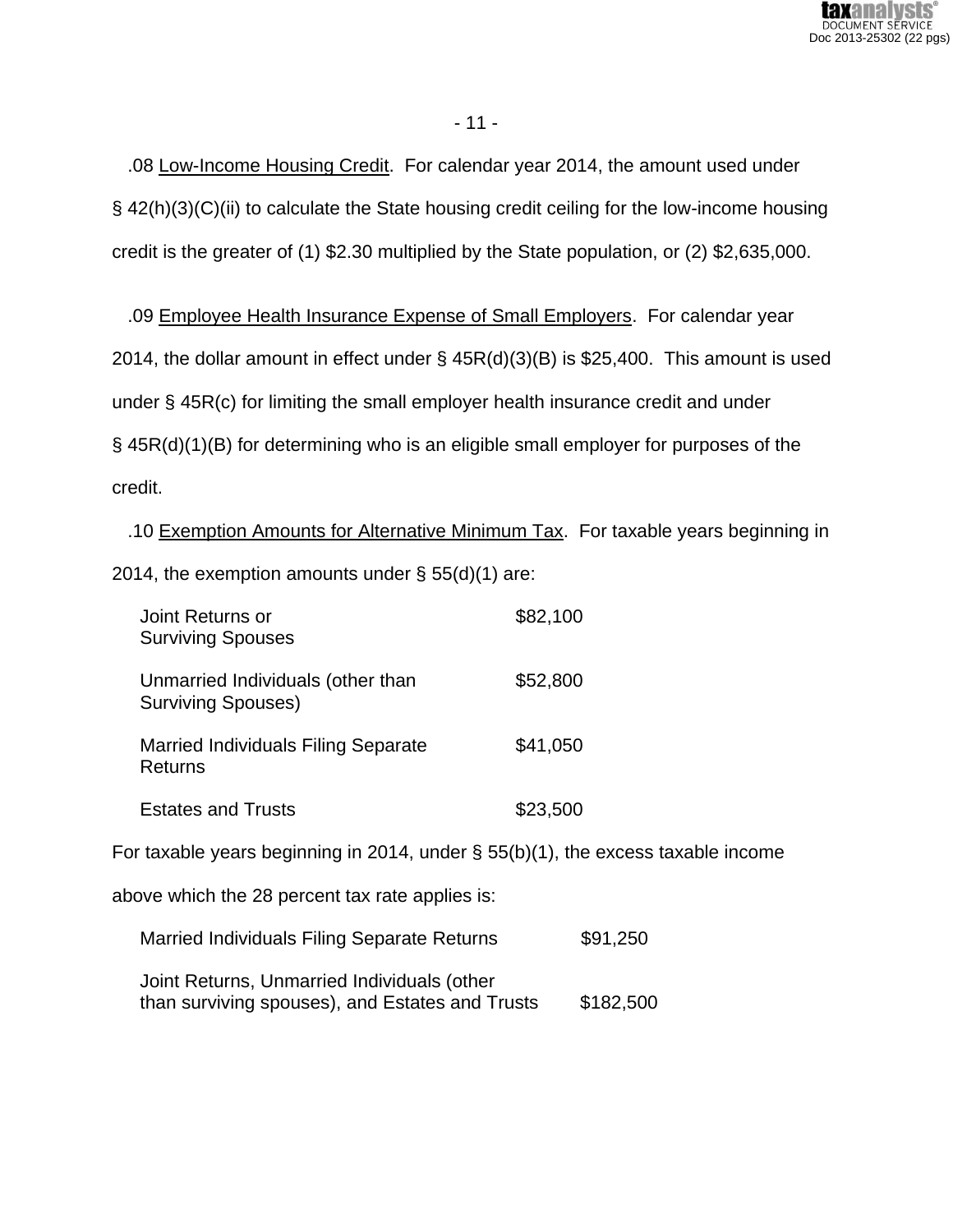

For taxable years beginning in 2014, the amounts used under  $\S$  55(d)(3) to determine

the phaseout of the exemption amounts are:

| Joint Returns or<br><b>Surviving Spouses</b>                                        | \$156,500 |
|-------------------------------------------------------------------------------------|-----------|
| Unmarried Individuals (other than<br><b>Surviving Spouses)</b>                      | \$117,300 |
| <b>Married Individuals Filing Separate</b><br><b>Returns and Estates and Trusts</b> | \$78,250  |

 .11 Alternative Minimum Tax Exemption for a Child Subject to the "Kiddie Tax." For taxable years beginning in 2014, for a child to whom the § 1(g) "kiddie tax" applies, the exemption amount under §§ 55 and 59(j) for purposes of the alternative minimum tax under § 55 may not exceed the sum of (1) the child's earned income for the taxable year, plus (2) \$7,250.

 .12 Transportation Mainline Pipeline Construction Industry Optional Expense Substantiation Rules for Payments to Employees under Accountable Plans. For calendar year 2014, an eligible employer may pay certain welders and heavy equipment mechanics an amount of up to \$17 per hour for rig-related expenses that is deemed substantiated under an accountable plan if paid in accordance with Rev. Proc. 2002-41, 2002-1 C.B. 1098. If the employer provides fuel or otherwise reimburses fuel expenses, up to \$10 per hour is deemed substantiated if paid under Rev. Proc. 2002-41.

.13 Standard Deduction.

 (1) In general. For taxable years beginning in 2014, the standard deduction amounts under § 63(c)(2) are as follows:

### Filing Status **Standard Deduction** Standard Deduction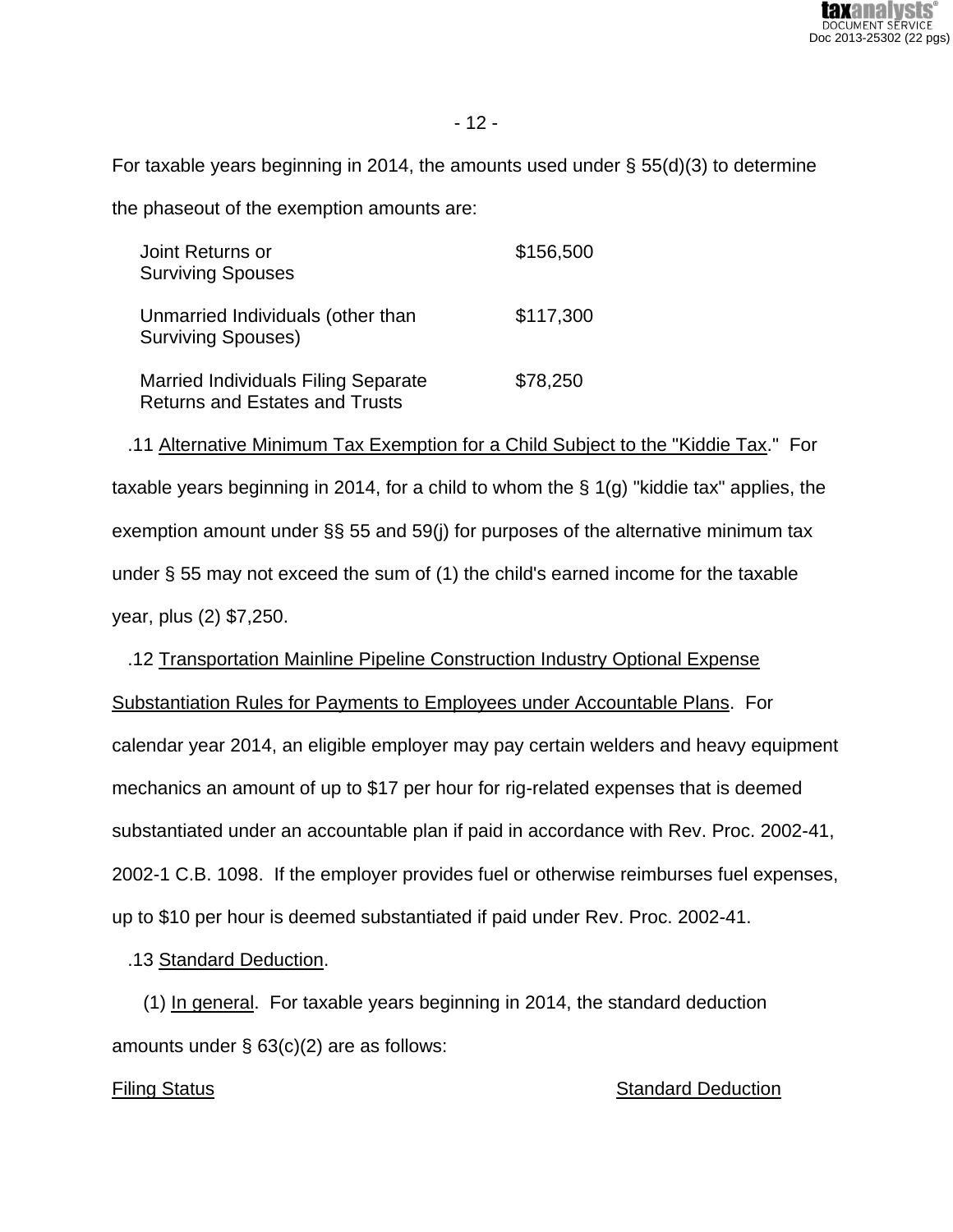

| ×<br>۰. |  |
|---------|--|
|---------|--|

| <b>Married Individuals Filing Joint Returns</b><br>and Surviving Spouses (§ 1(a))           | \$12,400 |
|---------------------------------------------------------------------------------------------|----------|
| Heads of Households $(\S 1(b))$                                                             | \$9,100  |
| Unmarried Individuals (other than Surviving Spouses<br>and Heads of Households) $(\S 1(c))$ | \$6,200  |
| <b>Married Individuals Filing Separate</b><br>Returns $(\S 1(d))$                           | \$6,200  |

 (2) Dependent. For taxable years beginning in 2014, the standard deduction amount under § 63(c)(5) for an individual who may be claimed as a dependent by another taxpayer cannot exceed the greater of (1) \$1,000, or (2) the sum of \$350 and the individual's earned income.

 (3) Aged or blind. For taxable years beginning in 2014, the additional standard deduction amount under § 63(f) for the aged or the blind is \$1,200. The additional standard deduction amount is increased to \$1,550 if the individual is also unmarried and not a surviving spouse.

 .14 Overall Limitation on Itemized Deductions. For taxable years beginning in 2014, the applicable amounts under § 68(b) are \$305,050 in the case of a joint return or a surviving spouse, \$279,650 in the case of a head of household, \$254,200 in the case of an individual who is not married and who is not a surviving spouse or head of household, \$152,525 in the case of a married individual filing a separate return.

 .15 Cafeteria Plans. For the taxable years beginning in 2014, the dollar limitation under § 125(i) on voluntary employee salary reductions for contributions to health flexible spending arrangements is \$2,500.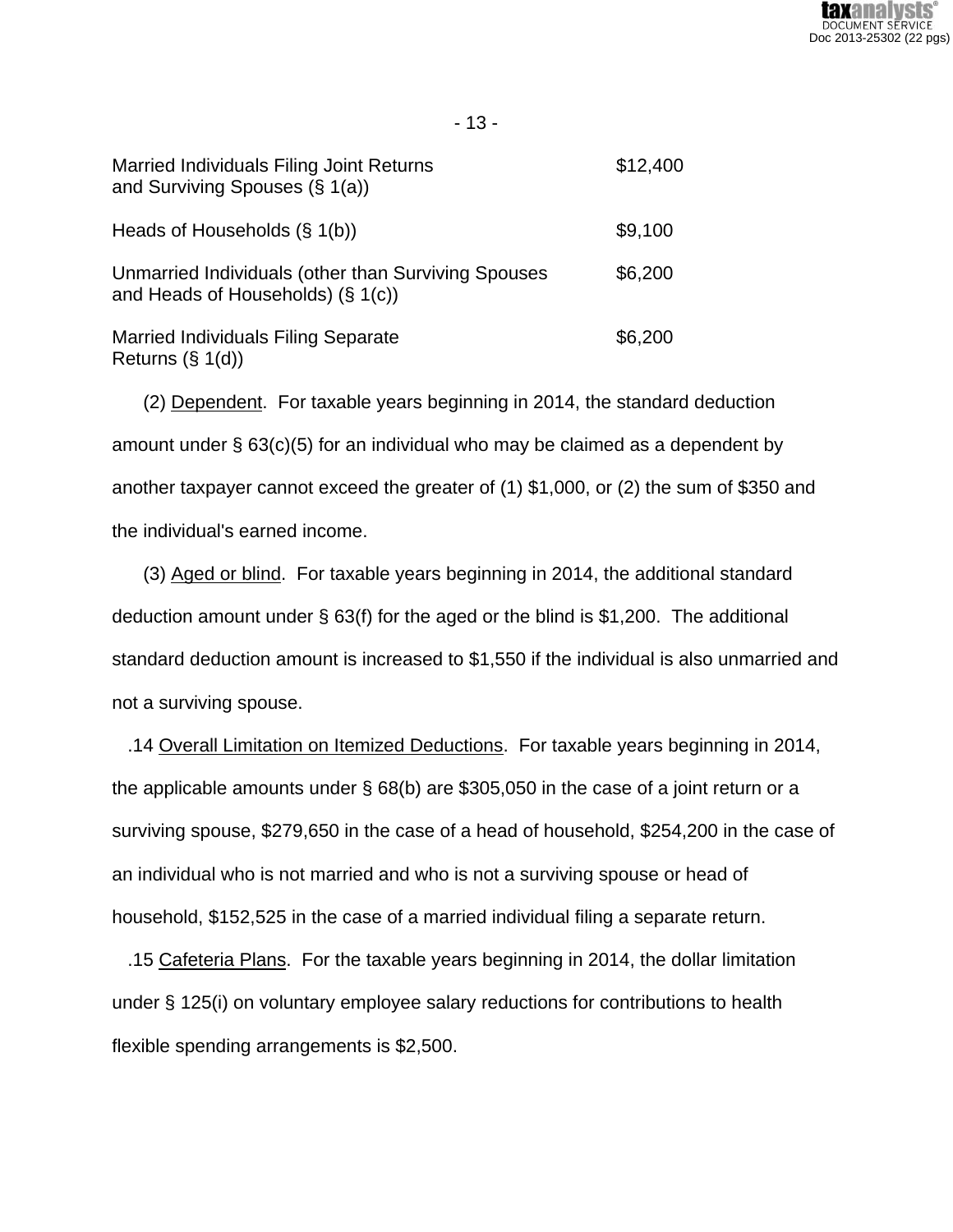

 .16 Qualified Transportation Fringe Benefit. For taxable years beginning in 2014, the monthly limitation under § 132(f)(2)(A) regarding the aggregate fringe benefit exclusion amount for transportation in a commuter highway vehicle and any transit pass is \$130. The monthly limitation under  $\S$  132(f)(2)(B) regarding the fringe benefit exclusion amount for qualified parking is \$250.

 .17 Income from United States Savings Bonds for Taxpayers Who Pay Qualified Higher Education Expenses. For taxable years beginning in 2014, the exclusion under § 135, regarding income from United States savings bonds for taxpayers who pay qualified higher education expenses, begins to phase out for modified adjusted gross income above \$113,950 for joint returns and \$76,000 for all other returns. The exclusion is completely phased out for modified adjusted gross income of \$143,950 or more for joint returns and \$91,000 or more for all other returns.

 .18 Adoption Assistance Programs. For taxable years beginning in 2014, under § 137(a)(2) the amount that can be excluded from an employee's gross income for the adoption of a child with special needs is \$13,190. For taxable years beginning in 2014, under § 137(b)(1) the maximum amount that can be excluded from an employee's gross income for the amounts paid or expenses incurred by an employer for qualified adoption expenses furnished pursuant to an adoption assistance program for other adoptions by the employee is \$13,190. The amount excludable from an employee's gross income begins to phase out under § 137(b)(2)(A) for taxpayers with modified adjusted gross income in excess of \$197,880 and is completely phased out for taxpayers with modified

- 14 -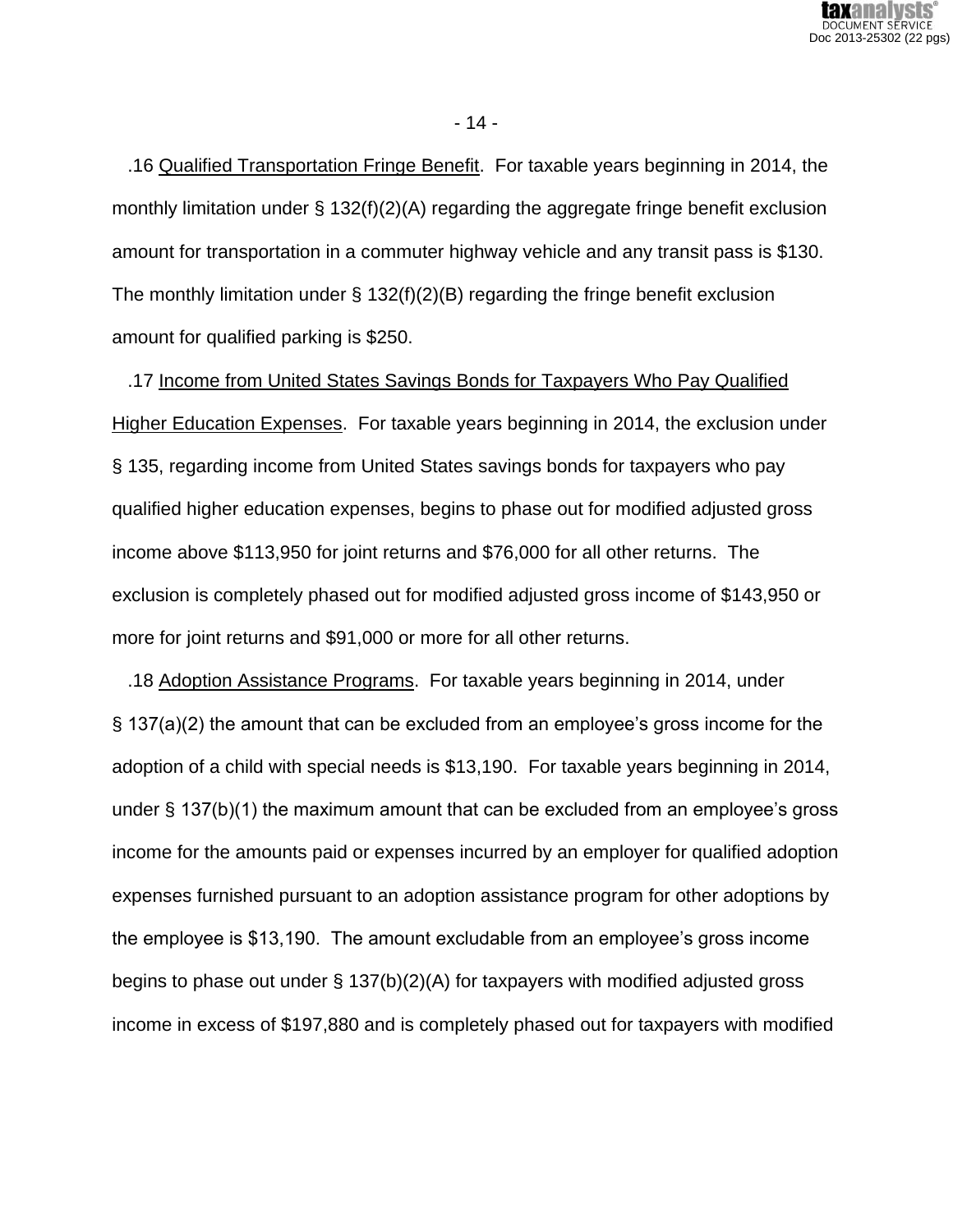

- 15 -

adjusted gross income of \$237,880 or more. (See section 3.03 of this revenue procedure for the adjusted items relating to the adoption credit.)

 .19 Private Activity Bonds Volume Cap. For calendar year 2014, the amounts used under  $\S$  146(d)(1) to calculate the State ceiling for the volume cap for private activity bonds is the greater of (1) \$100 multiplied by the State population, or (2) \$296,825,000.

 .20 Loan Limits on Agricultural Bonds. For calendar year 2014, the loan limit amount on agricultural bonds under § 147(c)(2)(A) for first-time farmers is \$509,600.

 .21 General Arbitrage Rebate Rules. For bond years ending in 2014, the amount of the computation credit determined under the permission to rely on § 1.148-3(d)(4) of the proposed Income Tax Regulations is \$1,620.

 .22 Safe Harbor Rules for Broker Commissions on Guaranteed Investment Contracts or Investments Purchased for a Yield Restricted Defeasance Escrow. For calendar year 2014, under § 1.148-5(e)(2)(iii)(B)(1), a broker's commission or similar fee for the acquisition of a guaranteed investment contract or investments purchased for a yield restricted defeasance escrow is reasonable if (1) the amount of the fee that the issuer treats as a qualified administrative cost does not exceed the lesser of (A) \$38,000, and (B) 0.2 percent of the computational base (as defined in § 1.148-5(e)(2)(iii)(B)(*2*)) or, if more, \$4,000; and (2) the issuer does not treat more than \$108,000 in brokers' commissions or similar fees as qualified administrative costs for all guaranteed investment contracts and investments for yield restricted defeasance escrows purchased with gross proceeds of the issue.

.23 Personal Exemption.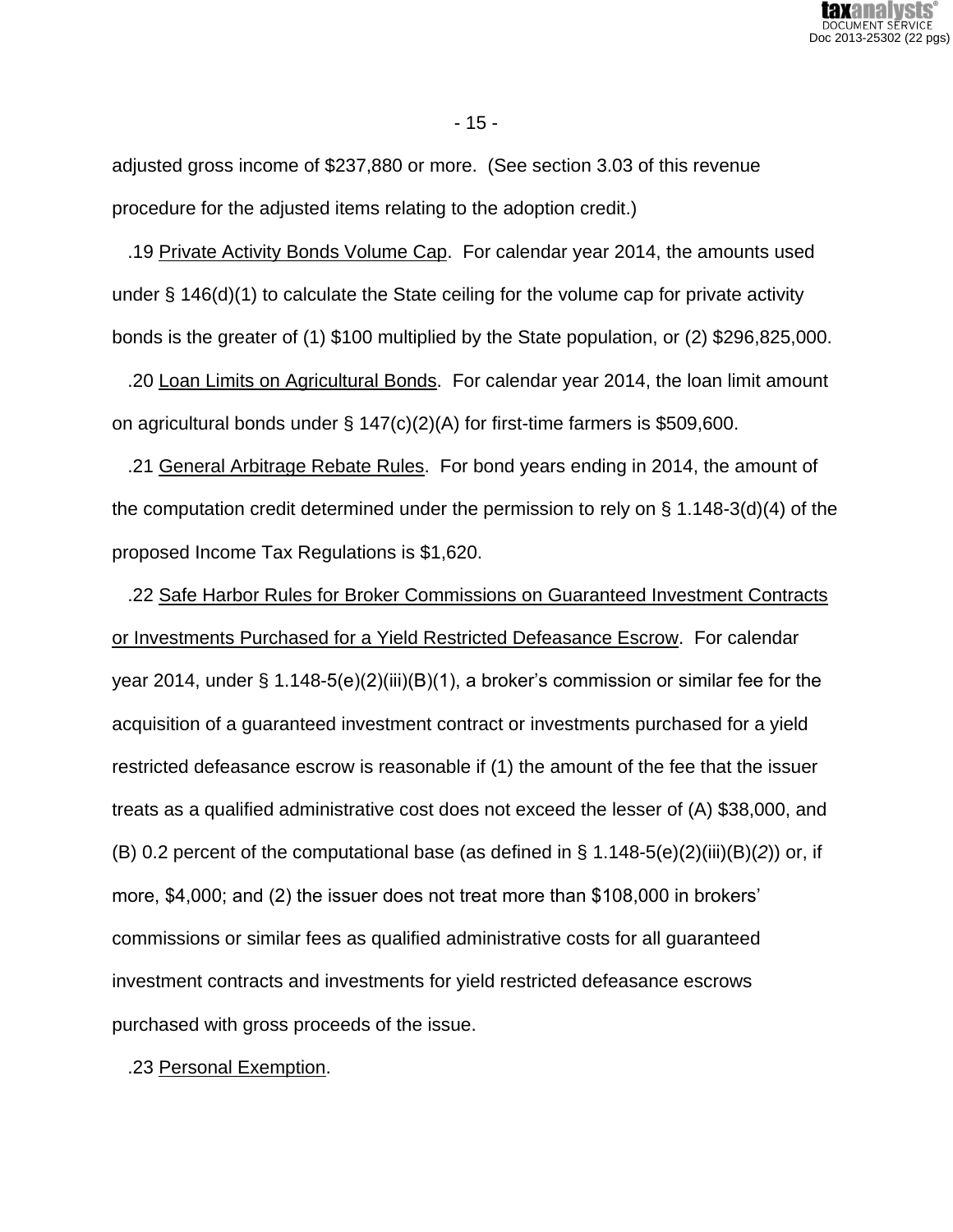

(1) For taxable years beginning in 2014, the personal exemption amount under

§ 151(d) is \$3,950.

(2) Phaseout. For taxable years beginning in 2014, the personal exemption phases

out for taxpayers with the following adjusted gross income amounts:

| <b>Filing Status</b>                                                                     | AGI-Beginning<br>of Phaseout | AGI-Completed<br>Phaseout |
|------------------------------------------------------------------------------------------|------------------------------|---------------------------|
| Married Individuals Filing Joint Returns and<br>Surviving Spouses (§ 1(a))               | \$305,050                    | \$427,550                 |
| Heads of Households $(\S 1(b))$                                                          | \$279,650                    | \$402,150                 |
| Unmarried Individuals (other than Surviving<br>Spouses and Heads of Households) (§ 1(c)) | \$254,200                    | \$376,700                 |
| <b>Married Individuals Filing Separate</b><br>Returns $(\S 1(d))$                        | \$152,525                    | \$213,775                 |

.24 Eligible Long-Term Care Premiums. For taxable years beginning in 2014, the

limitations under § 213(d)(10), regarding eligible long-term care premiums includible in

the term "medical care," are as follows:

| Attained Age Before the Close of the Taxable Year | Limitation on Premiums |
|---------------------------------------------------|------------------------|
| 40 or less                                        | \$370                  |
| More than 40 but not more than 50                 | \$700                  |
| More than 50 but not more than 60                 | \$1,400                |
| More than 60 but not more than 70                 | \$3,720                |
| More than 70                                      | \$4,660                |
|                                                   |                        |

.25 Medical Savings Accounts.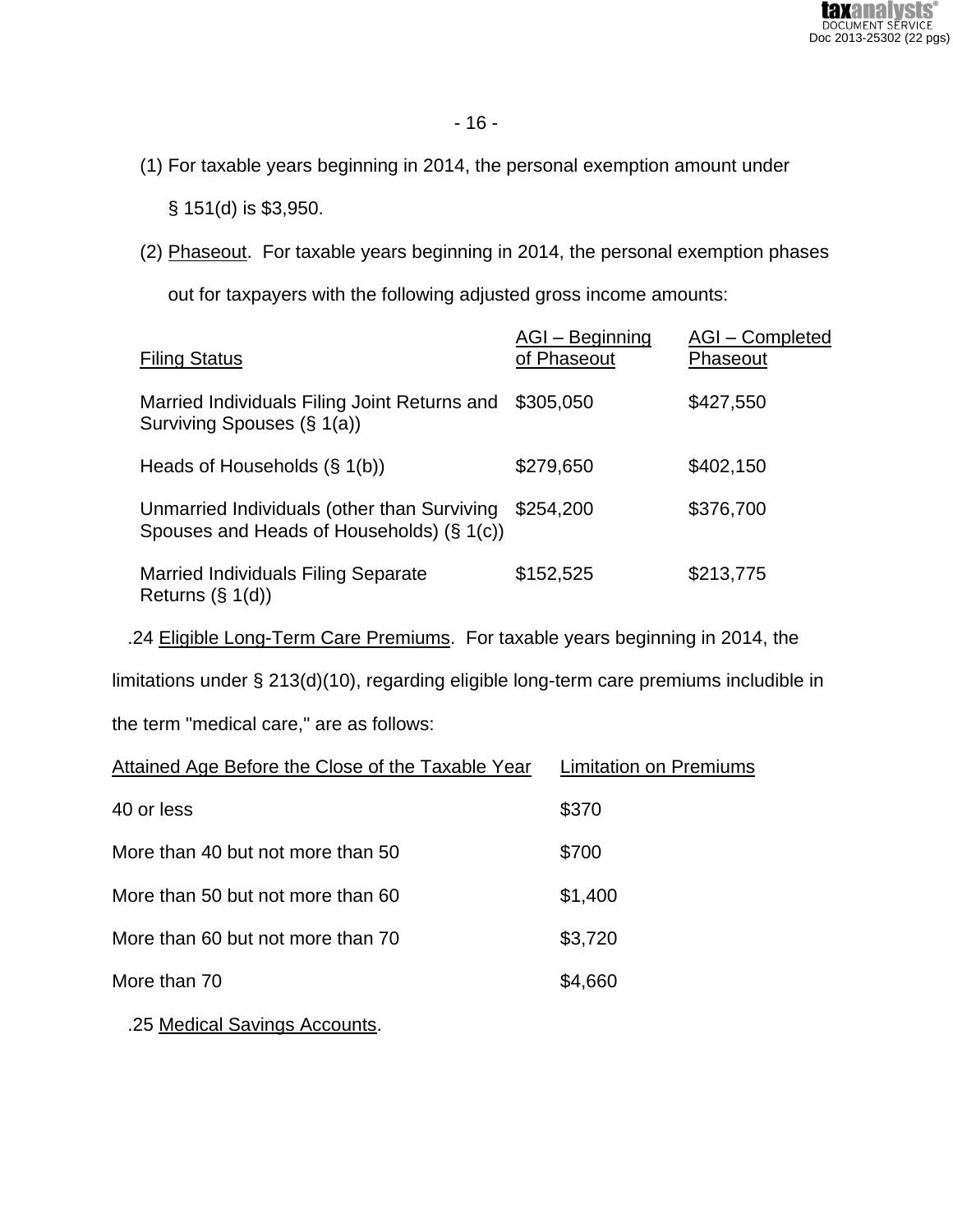

 (1) Self-only coverage. For taxable years beginning in 2014, the term "high deductible health plan" as defined in § 220(c)(2)(A) means, for self-only coverage, a health plan that has an annual deductible that is not less than \$2,200 and not more than \$3,250, and under which the annual out-of-pocket expenses required to be paid (other than for premiums) for covered benefits do not exceed \$4,350.

 (2) Family coverage. For taxable years beginning in 2014, the term "high deductible health plan" means, for family coverage, a health plan that has an annual deductible that is not less than \$4,350 and not more than \$6,550, and under which the annual outof-pocket expenses required to be paid (other than for premiums) for covered benefits do not exceed \$8,000.

 .26 Interest on Education Loans. For taxable years beginning in 2014, the \$2,500 maximum deduction for interest paid on qualified education loans under § 221 begins to phase out under  $\S 221(b)(2)(B)$  for taxpayers with modified adjusted gross income in excess of \$65,000 (\$130,000 for joint returns), and is completely phased out for taxpayers with modified adjusted gross income of \$80,000 or more (\$160,000 or more for joint returns).

 .27 Treatment of Dues Paid to Agricultural or Horticultural Organizations. For taxable years beginning in 2014, the limitation under § 512(d)(1), regarding the exemption of annual dues required to be paid by a member to an agricultural or horticultural organization, is \$158.

 .28 Insubstantial Benefit Limitations for Contributions Associated with Charitable Fund-Raising Campaigns.

- 17 -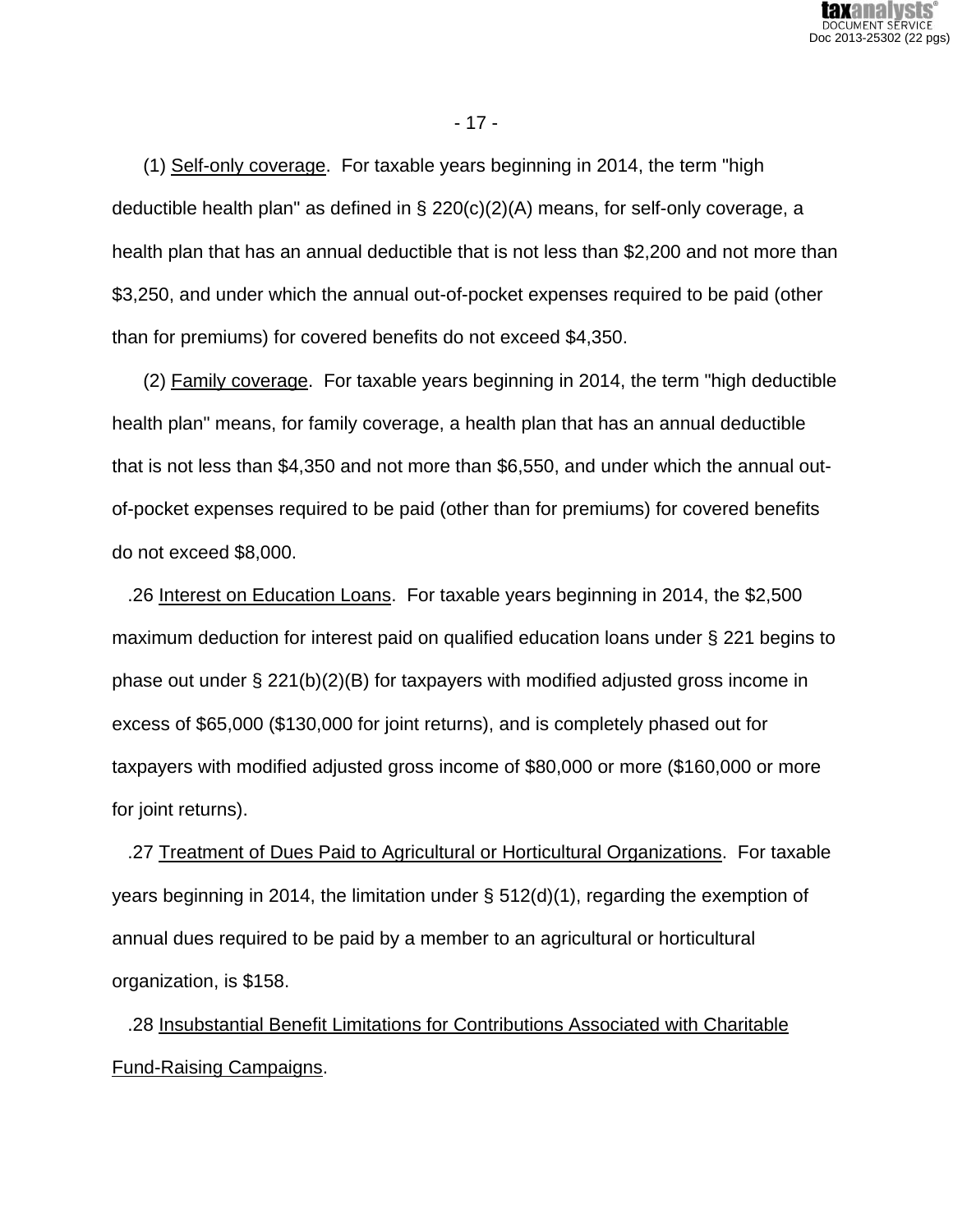

- 18 -

 (1) Low cost article. For taxable years beginning in 2014, for purposes of defining the term "unrelated trade or business" for certain exempt organizations under § 513(h)(2), "low cost articles" are articles costing \$10.40 or less.

 (2) Other insubstantial benefits. For taxable years beginning in 2014, under § 170, the \$5, \$25, and \$50 guidelines in section 3 of Rev. Proc. 90-12, 1990-1 C.B. 471 (as amplified by Rev. Proc. 92-49, 1992-1 C.B. 987, and modified by Rev. Proc. 92-102, 1992-2 C.B. 579), for the value of insubstantial benefits that may be received by a donor in return for a contribution, without causing the contribution to fail to be fully deductible, are \$10.40, \$52, and \$104, respectively.

 .29 Expatriation to Avoid Tax. For calendar year 2014, under § 877A(g)(1)(A), unless an exception under § 877A(g)(1)(B) applies, an individual is a covered expatriate if the individual's "average annual net income tax" under §877(a)(2)(A) for the five taxable years ending before the expatriation date is more than \$157,000.

 .30 Tax Responsibilities of Expatriation. For taxable years beginning in 2014, the amount that would be includible in the gross income of a covered expatriate by reason of  $\S$  877A(a)(1) is reduced (but not below zero) by  $\S$  680,000.

 .31 Foreign Earned Income Exclusion. For taxable years beginning in 2014, the foreign earned income exclusion amount under § 911(b)(2)(D)(i) is \$99,200.

 .32 Unified Credit Against Estate Tax. For an estate of any decedent dying during calendar year 2014, the basic exclusion amount is \$5,340,000 for determining the amount of the unified credit against estate tax under § 2010.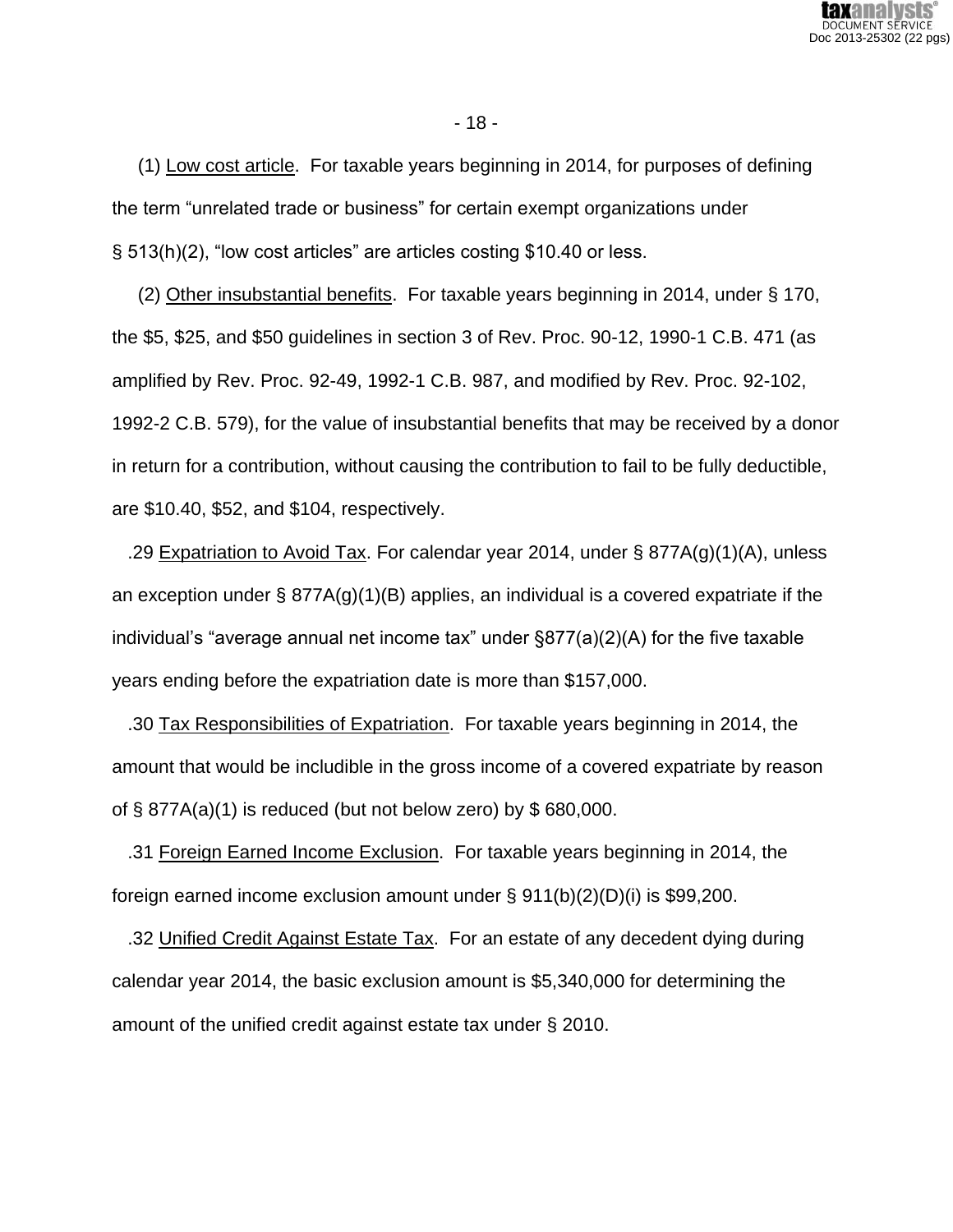

- 19 -

 .33 Valuation of Qualified Real Property in Decedent's Gross Estate. For an estate of a decedent dying in calendar year 2014, if the executor elects to use the special use valuation method under § 2032A for qualified real property, the aggregate decrease in the value of qualified real property resulting from electing to use § 2032A for purposes of the estate tax cannot exceed \$1,090,000.

.34 Annual Exclusion for Gifts.

 (1) For calendar year 2014, the first \$14,000 of gifts to any person (other than gifts of future interests in property) are not included in the total amount of taxable gifts under § 2503 made during that year.

 (2) For calendar year 2014, the first \$145,000 of gifts to a spouse who is not a citizen of the United States (other than gifts of future interests in property) are not included in the total amount of taxable gifts under §§ 2503 and 2523(i)(2) made during that year.

 .35 Tax on Arrow Shafts. For calendar year 2014, the tax imposed under § 4161(b)(2)(A) on the first sale by the manufacturer, producer, or importer of any shaft of a type used in the manufacture of certain arrows is \$0.48 per shaft.

 .36 Passenger Air Transportation Excise Tax. For calendar year 2014, the tax under § 4261(b)(1) on the amount paid for each domestic segment of taxable air transportation is \$4. For calendar year 2014, the tax under  $\S$  4261(c)(1) on any amount paid (whether within or without the United States) for any international air transportation, if the transportation begins or ends in the United States, generally is \$17.50. Under  $\S$  4261(c)(3), however, a lower amount applies under  $\S$  4261(c)(1) to a domestic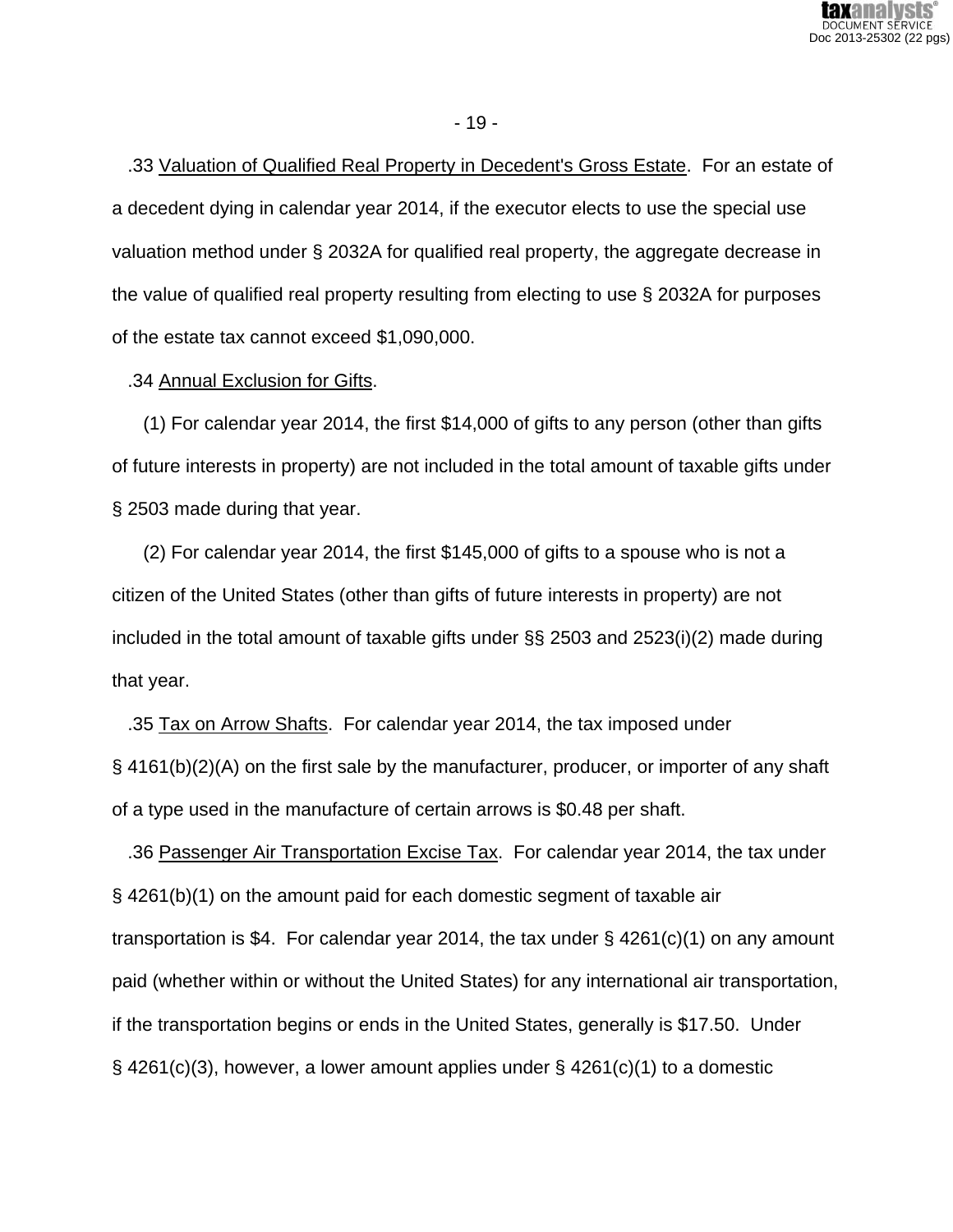

- 20 -

segment beginning or ending in Alaska or Hawaii, and the tax applies only to departures. For calendar year 2014, the rate is \$8.70.

 .37 Reporting Exception for Certain Exempt Organizations with Nondeductible Lobbying Expenditures. For taxable years beginning in 2014, the annual per person, family, or entity dues limitation to qualify for the reporting exception under § 6033(e)(3) (and section 5.05 of Rev. Proc. 98-19, 1998-1 C.B. 547), regarding certain exempt organizations with nondeductible lobbying expenditures, is \$110 or less.

 .38 Notice of Large Gifts Received from Foreign Persons. For taxable years beginning in 2014, § 6039F authorizes the Treasury Department and the Internal Revenue Service to require recipients of gifts from certain foreign persons to report these gifts if the aggregate value of gifts received in the taxable year exceeds \$ 15,358.

 .39 Persons Against Whom a Federal Tax Lien Is Not Valid. For calendar year 2014, a federal tax lien is not valid against (1) certain purchasers under § 6323(b)(4) who purchased personal property in a casual sale for less than \$1,490, or (2) a mechanic's lienor under § 6323(b)(7) who repaired or improved certain residential property if the contract price with the owner is not more than \$7,470.

 .40 Property Exempt from Levy. For calendar year 2014, the value of property exempt from levy under § 6334(a)(2) (fuel, provisions, furniture, and other household personal effects, as well as arms for personal use, livestock, and poultry) cannot exceed \$8,940. The value of property exempt from levy under § 6334(a)(3) (books and tools necessary for the trade, business, or profession of the taxpayer) cannot exceed \$4,470.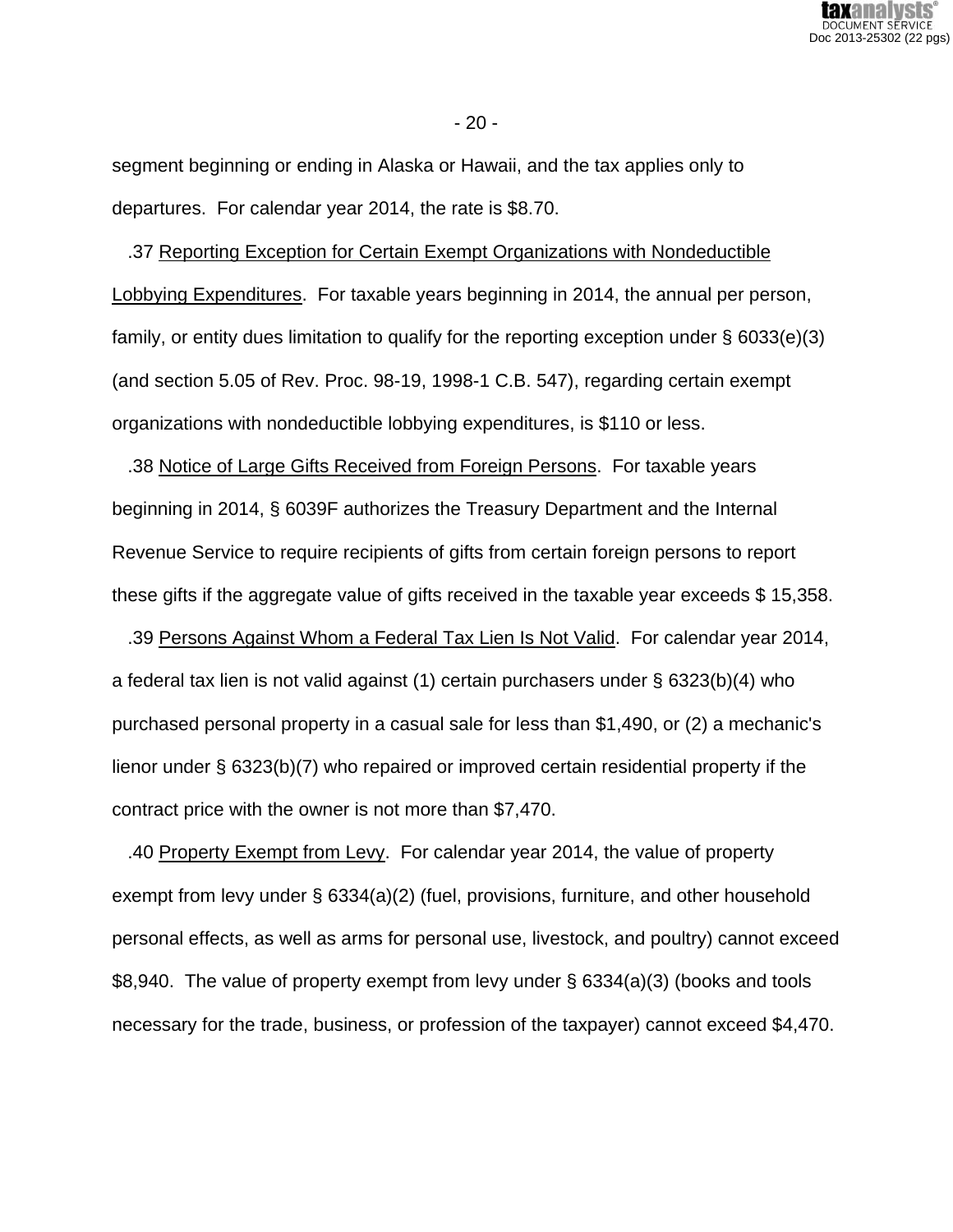

- 21 -

 .41 Interest on a Certain Portion of the Estate Tax Payable in Installments. For an estate of a decedent dying in calendar year 2014, the dollar amount used to determine the "2-percent portion" (for purposes of calculating interest under § 6601(j)) of the estate tax extended as provided in § 6166 is \$1,450,000.

 .42 Attorney Fee Awards. For fees incurred in calendar year 2014, the attorney fee award limitation under § 7430(c)(1)(B)(iii) is \$190 per hour.

 .43 Periodic Payments Received under Qualified Long-Term Care Insurance Contracts or under Certain Life Insurance Contracts. For calendar year 2014, the stated dollar amount of the per diem limitation under § 7702B(d)(4), regarding periodic payments received under a qualified long-term care insurance contract or periodic payments received under a life insurance contract that are treated as paid by reason of the death of a chronically ill individual, is \$330.

#### SECTION 4. EFFECTIVE DATE

 .01 General Rule. Except as provided in section 4.02, this revenue procedure applies to taxable years beginning in 2014.

 .02 Calendar Year Rule. This revenue procedure applies to transactions or events occurring in calendar year 2014 for purposes of sections 3.07 (rehabilitation expenditures treated as separate new building), 3.08 (low-income housing credit), 3.12 (transportation mainline pipeline construction industry optional expense substantiation rules for payments to employees under accountable plans), 3.19 (private activity bonds volume cap), 3.20 (loan limits on agricultural bonds), 3.21 (general arbitrage rebate rules), 3.22 (safe harbor rules for broker commissions on guaranteed investment